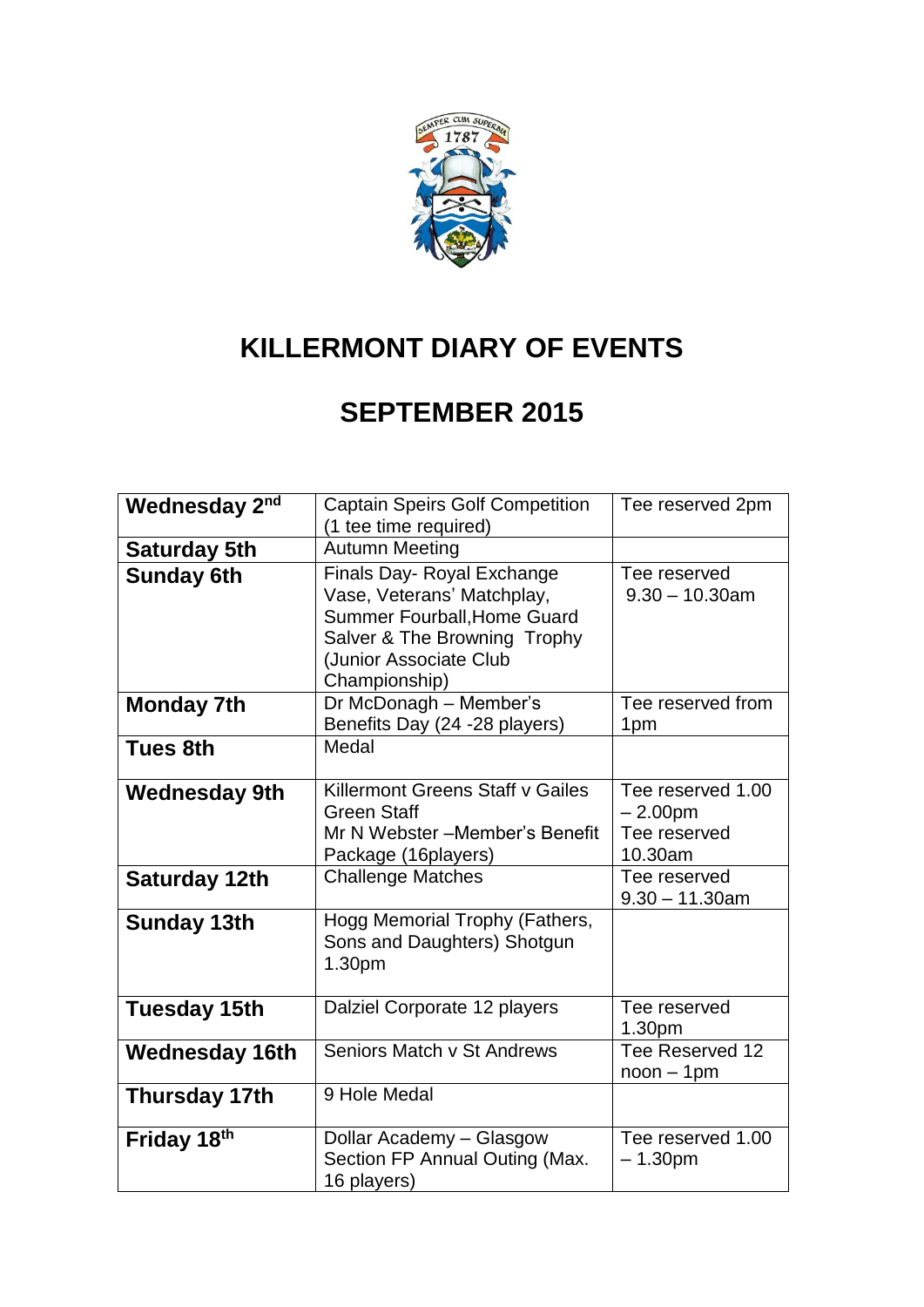| <b>Friday 18th</b>    | <b>Tuesday Night Golf Competition</b> | Tee reserved<br>10am approx |
|-----------------------|---------------------------------------|-----------------------------|
| <b>Sunday 20th</b>    | Junior Associates v Royal             | Tee reserved                |
|                       | <b>Burgess Gray/Lockhart Trophy</b>   | $12.30 - 1.00$ pm           |
|                       | Colin Abercrombie Outing-16           | Tee reserved 1.00           |
|                       | players                               | $-1.40pm$                   |
| <b>Friday 25th</b>    | Callum Inglis 2 x4 balls              | Tee reserved                |
|                       |                                       | 09.30am                     |
|                       | <b>Killermont Greens y Council</b>    |                             |
|                       | $20/24$ players tbc                   | Tee reserved 1.00           |
| <b>Sunday 27th</b>    | Angus Maxwell -Moortown               | Tee reserved                |
|                       | Reciprocity                           | $10.30 - 11.00$             |
| Monday 28th           | Local Holiday                         |                             |
| <b>Wednesday 30th</b> | Dalziel Sponsored Hole (4 tee off     | Tee reserved                |
|                       | times)                                | 1.15 <sub>pm</sub>          |